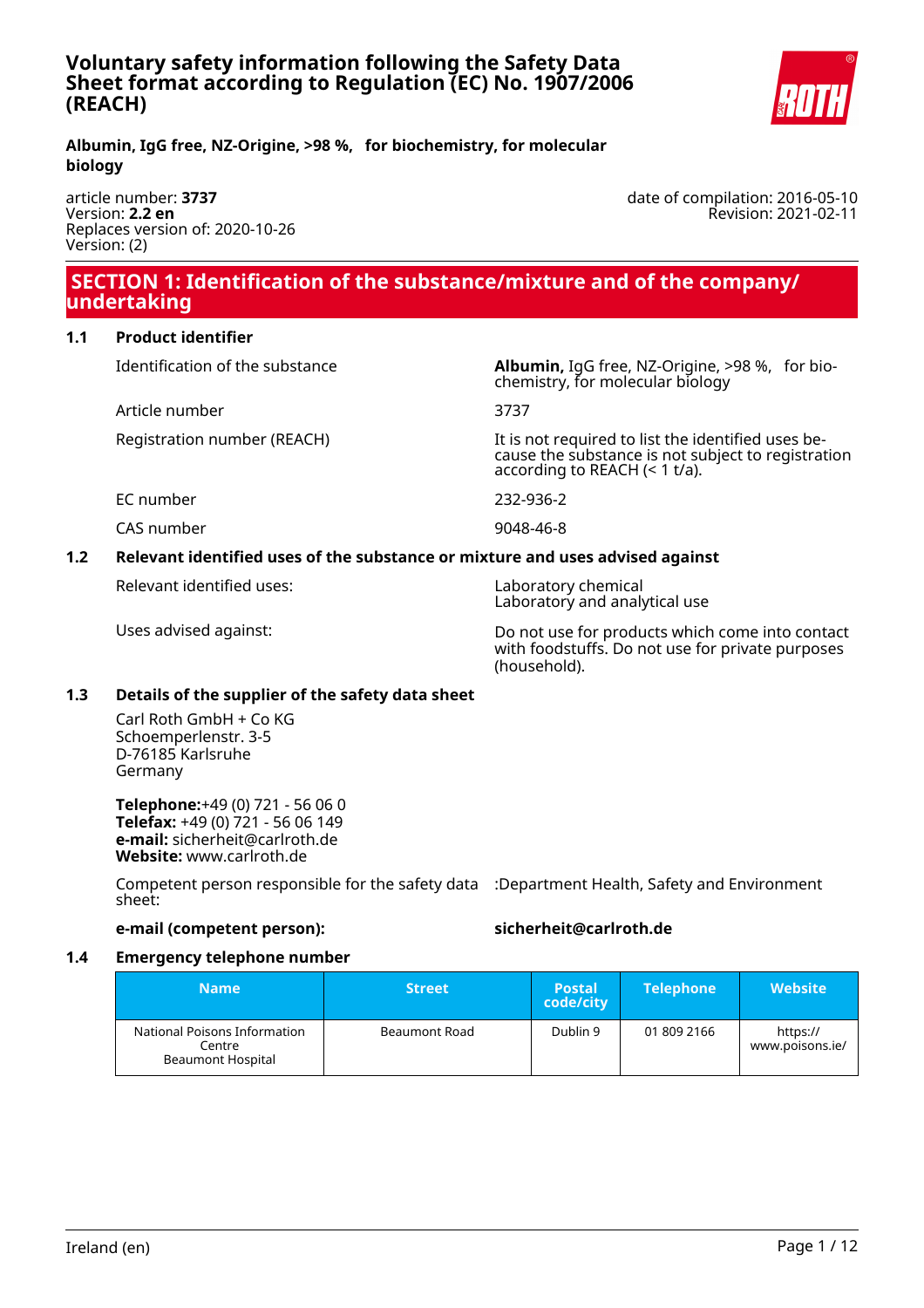

article number: **3737**

# **SECTION 2: Hazards identification**

## **2.1 Classification of the substance or mixture**

## **Classification according to Regulation (EC) No 1272/2008 (CLP)**

This substance does not meet the criteria for classification in accordance with Regulation No 1272/ 2008/EC.

## **2.2 Label elements**

## **Labelling according to Regulation (EC) No 1272/2008 (CLP)**

not required

## **2.3 Other hazards**

## **Results of PBT and vPvB assessment**

According to the results of its assessment, this substance is not a PBT or a vPvB.

# **SECTION 3: Composition/information on ingredients**

## **3.1 Substances**

| Name of substance | Albumin                   |
|-------------------|---------------------------|
| Molar mass        | ~66.000 $9/_{\text{mol}}$ |
| CAS No            | 9048-46-8                 |
| EC No             | 232-936-2                 |

# **SECTION 4: First aid measures**

## **4.1 Description of first aid measures**



## **General notes**

No special measures are necessary.

## **Following inhalation**

Provide fresh air.

## **Following skin contact**

Brush off loose particles from skin. Rinse skin with water/shower.

## **Following eye contact**

Rinse cautiously with water for several minutes.

## **Following ingestion**

Rinse mouth. Call a doctor if you feel unwell.

## **4.2 Most important symptoms and effects, both acute and delayed** Symptoms and effects are not known to date.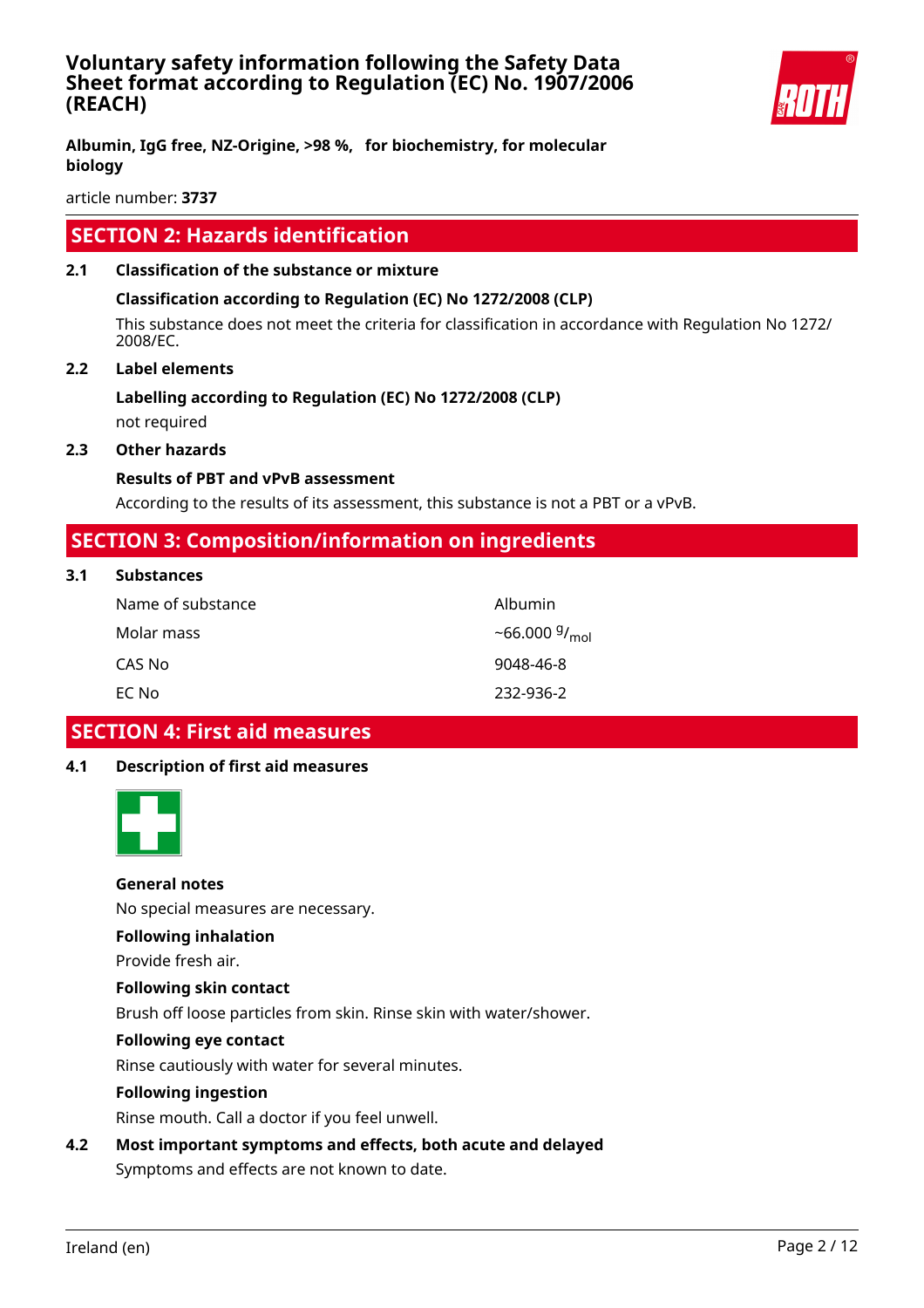

**Albumin, IgG free, NZ-Origine, >98 %, for biochemistry, for molecular biology**

article number: **3737**

**4.3 Indication of any immediate medical attention and special treatment needed** none

# **SECTION 5: Firefighting measures**

## **5.1 Extinguishing media**



## **Suitable extinguishing media**

co-ordinate firefighting measures to the fire surroundings water, foam, dry extinguishing powder, ABC-powder

## **Unsuitable extinguishing media**

water jet

## **5.2 Special hazards arising from the substance or mixture**

Combustible.

## **Hazardous combustion products**

Nitrogen oxides (NOx), Carbon monoxide (CO), Carbon dioxide (CO<sub>2</sub>), May produce toxic fumes of carbon monoxide if burning.

## **5.3 Advice for firefighters**

In case of fire and/or explosion do not breathe fumes. Fight fire with normal precautions from a reasonable distance. Wear self-contained breathing apparatus.

# **SECTION 6: Accidental release measures**

**6.1 Personal precautions, protective equipment and emergency procedures**



## **For non-emergency personnel**

No special measures are necessary.

**6.2 Environmental precautions**

Keep away from drains, surface and ground water.

## **6.3 Methods and material for containment and cleaning up**

## **Advice on how to contain a spill**

Covering of drains. Take up mechanically.

## **Advice on how to clean up a spill**

Take up mechanically.

## **Other information relating to spills and releases**

Place in appropriate containers for disposal.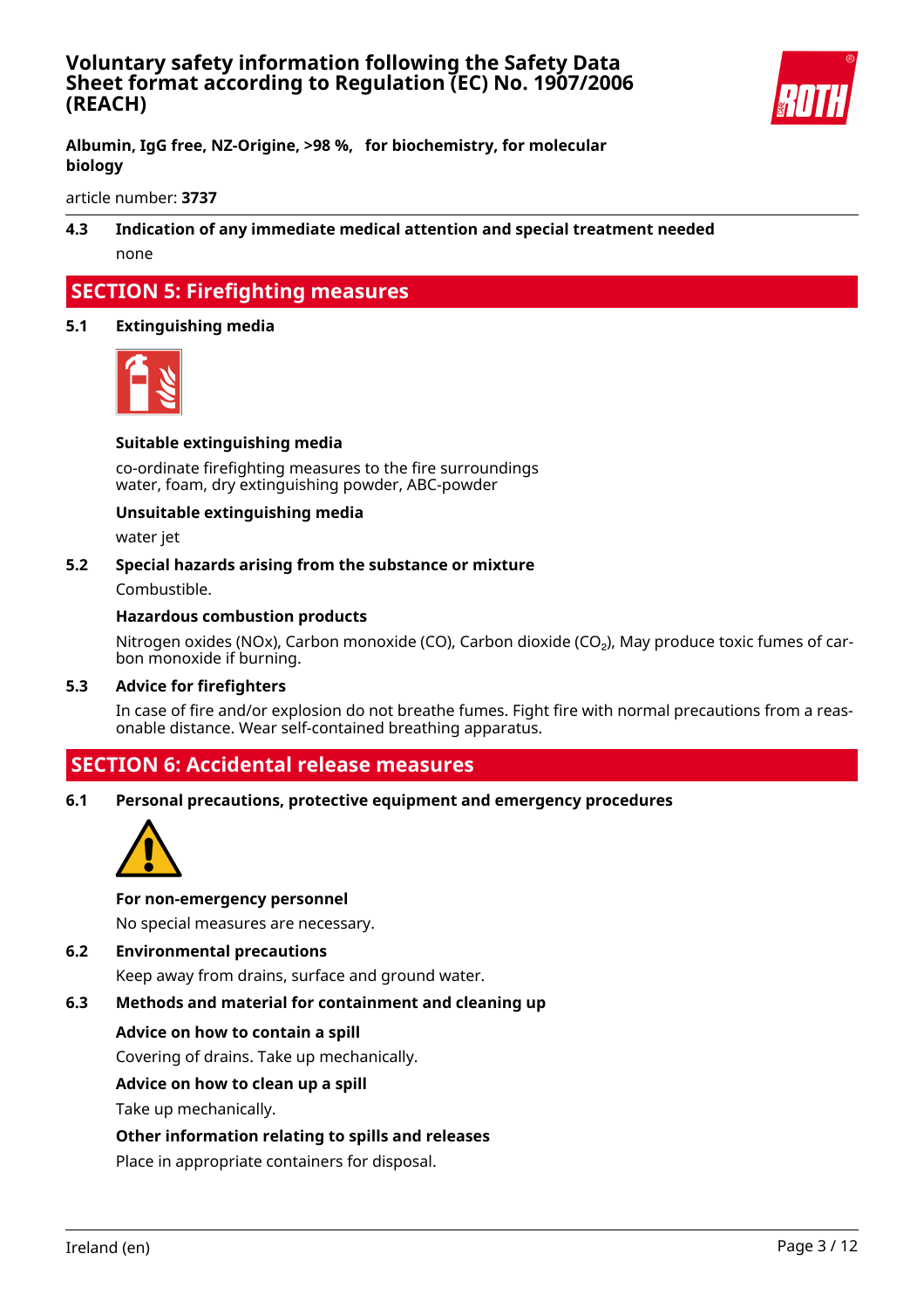

## **Albumin, IgG free, NZ-Origine, >98 %, for biochemistry, for molecular biology**

article number: **3737**

## **6.4 Reference to other sections**

Hazardous combustion products: see section 5. Personal protective equipment: see section 8. Incompatible materials: see section 10. Disposal considerations: see section 13.

# **SECTION 7: Handling and storage**

**7.1 Precautions for safe handling**

No special measures are necessary.

**Advice on general occupational hygiene**

Keep away from food, drink and animal feedingstuffs.

## **7.2 Conditions for safe storage, including any incompatibilities**

Store in a dry place. Keep in a cool place.

**Incompatible substances or mixtures**

Observe hints for combined storage.

## **Consideration of other advice**

**Specific designs for storage rooms or vessels** Recommended storage temperature: 2 – 8 °C

## **7.3 Specific end use(s)**

No information available.

# **SECTION 8: Exposure controls/personal protection**

**8.1 Control parameters**

## **National limit values**

## **Occupational exposure limit values (Workplace Exposure Limits)**

Data are not available.

## **8.2 Exposure controls**

## **Individual protection measures (personal protective equipment)**

**Eye/face protection**



Use safety goggle with side protection.

## **Skin protection**



## **• hand protection**

Wear suitable gloves. Chemical protection gloves are suitable, which are tested according to EN 374.

**• type of material**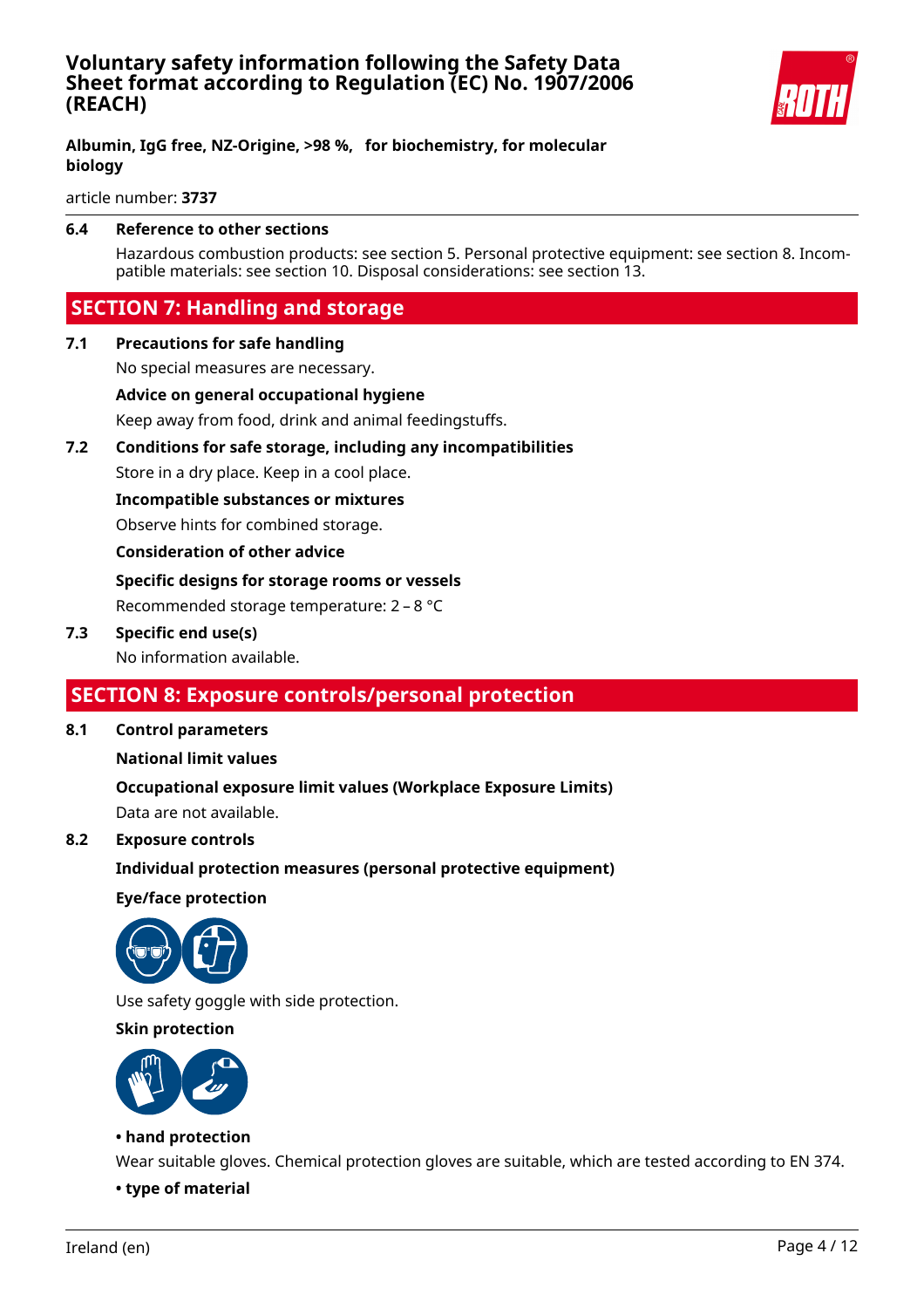

## **Albumin, IgG free, NZ-Origine, >98 %, for biochemistry, for molecular biology**

article number: **3737**

NBR (Nitrile rubber)

**• material thickness**

>0,11 mm

## **• breakthrough times of the glove material**

>480 minutes (permeation: level 6)

## **• other protection measures**

Take recovery periods for skin regeneration. Preventive skin protection (barrier creams/ointments) is recommended.

## **Respiratory protection**



Respiratory protection necessary at: Dust formation. Particulate filter device (EN 143). P1 (filters at least 80 % of airborne particles, colour code: White).

## **Environmental exposure controls**

Keep away from drains, surface and ground water.

# **SECTION 9: Physical and chemical properties**

## **9.1 Information on basic physical and chemical properties**

| Physical state                                              | solid                                                        |
|-------------------------------------------------------------|--------------------------------------------------------------|
| Form                                                        | flakes                                                       |
| Colour                                                      | light yellow - beige                                         |
| Odour                                                       | odourless                                                    |
| Melting point/freezing point                                | not determined                                               |
| Boiling point or initial boiling point and boiling<br>range | not determined                                               |
| Flammability                                                | this material is combustible, but will not ignite<br>readily |
| Lower and upper explosion limit                             | not determined                                               |
| Flash point                                                 | not applicable                                               |
| Auto-ignition temperature                                   | not determined                                               |
| Decomposition temperature                                   | not relevant                                                 |
| pH (value)                                                  | 6,5 – 7,5 (in aqueous solution: 20 $9/1$ , 20 °C)            |
| Kinematic viscosity                                         | not relevant                                                 |
| Solubility(ies)                                             |                                                              |
| Water solubility                                            | (soluble)                                                    |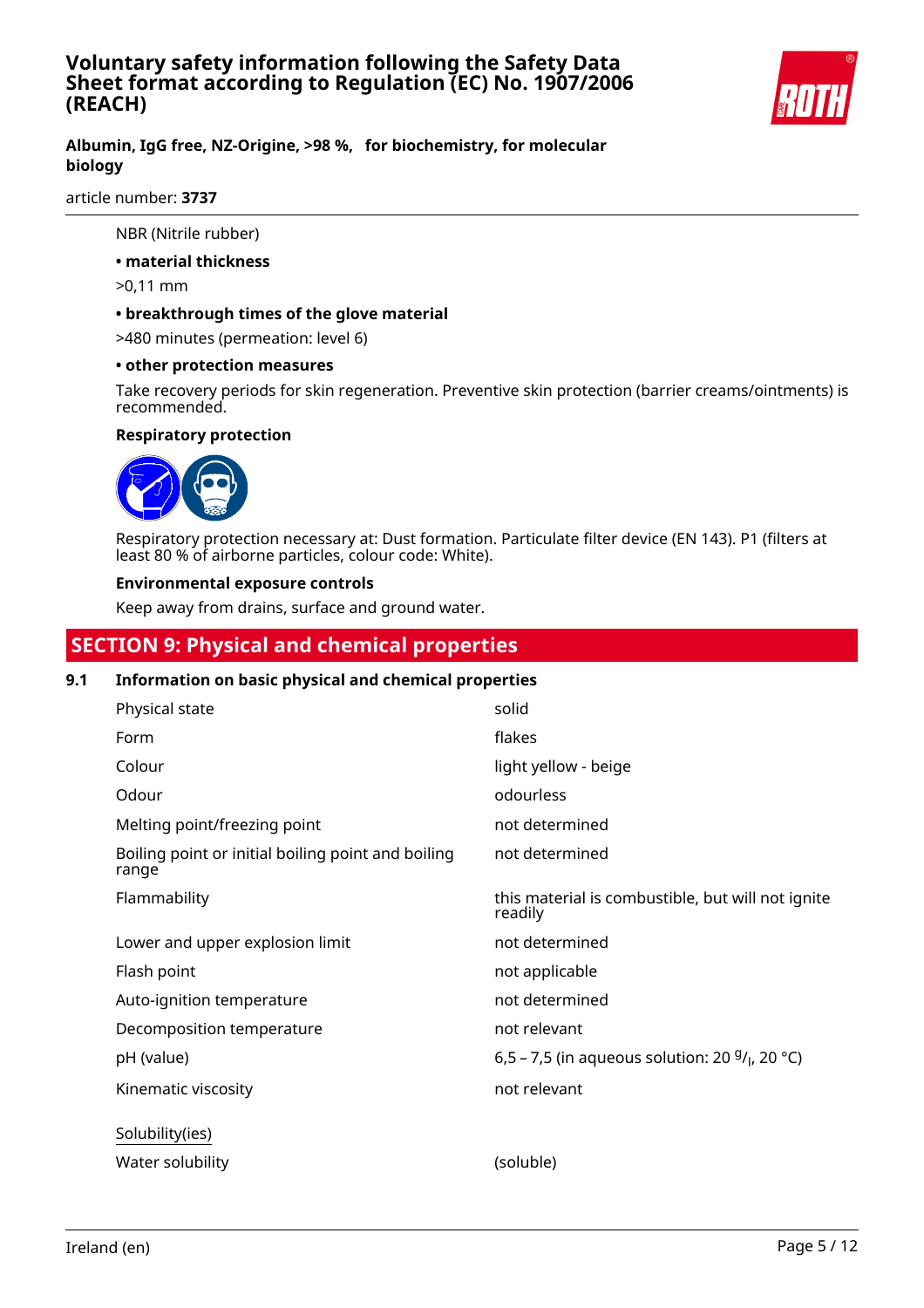

## **Albumin, IgG free, NZ-Origine, >98 %, for biochemistry, for molecular biology**

## article number: **3737**

| Partition coefficient |                                                        |                                                                |
|-----------------------|--------------------------------------------------------|----------------------------------------------------------------|
|                       | Partition coefficient n-octanol/water (log value):     | this information is not available                              |
|                       | Vapour pressure                                        | not determined                                                 |
|                       | Density                                                | not determined                                                 |
|                       | <b>Bulk density</b>                                    | 150 – 450 kg/ <sub>m<sup>3</sup></sub>                         |
|                       | Particle characteristics                               | no data available                                              |
|                       | Other safety parameters                                |                                                                |
|                       | Oxidising properties                                   | none                                                           |
| 9.2                   | <b>Other information</b>                               |                                                                |
|                       | Information with regard to physical hazard<br>classes: | hazard classes acc. to GHS<br>(physical hazards): not relevant |
|                       | Other safety characteristics:                          | There is no additional information.                            |

# **SECTION 10: Stability and reactivity**

## **10.1 Reactivity**

The product in the delivered form is not dust explosion capable; the enrichment of fine dust however leads to the danger of dust explosion.

## **10.2 Chemical stability**

The material is stable under normal ambient and anticipated storage and handling conditions of temperature and pressure.

## **10.3 Possibility of hazardous reactions**

**Violent reaction with:** strong oxidiser

## **10.4 Conditions to avoid**

There are no specific conditions known which have to be avoided.

## **10.5 Incompatible materials**

There is no additional information.

## **10.6 Hazardous decomposition products**

Hazardous combustion products: see section 5.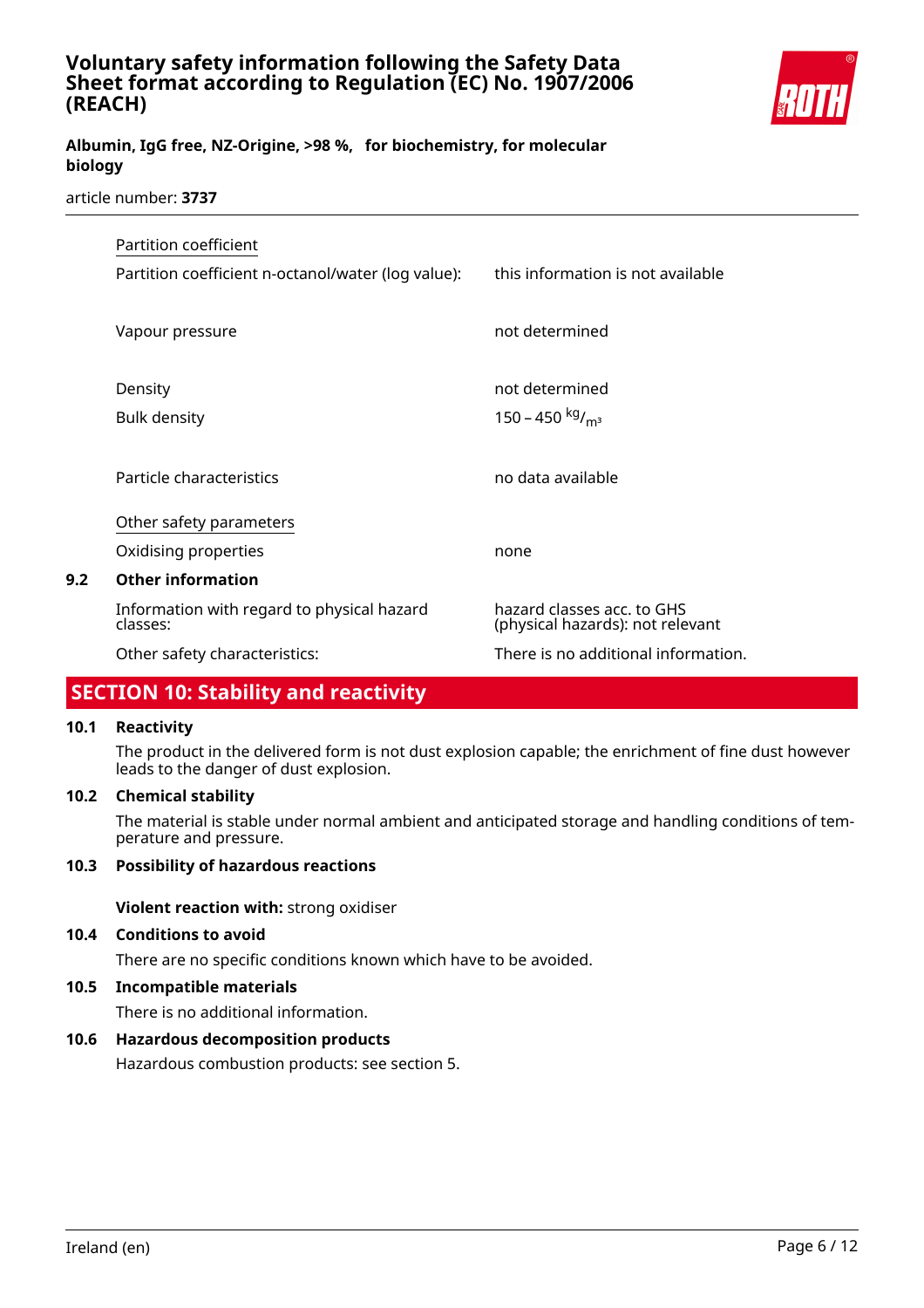

article number: **3737**

# **SECTION 11: Toxicological information**

## **11.1 Information on hazard classes as defined in Regulation (EC) No 1272/2008**

## **Classification according to GHS (1272/2008/EC, CLP)**

This substance does not meet the criteria for classification in accordance with Regulation No 1272/ 2008/EC.

## **Acute toxicity**

Shall not be classified as acutely toxic.

## **Skin corrosion/irritation**

Shall not be classified as corrosive/irritant to skin.

## **Serious eye damage/eye irritation**

Shall not be classified as seriously damaging to the eye or eye irritant.

## **Respiratory or skin sensitisation**

Shall not be classified as a respiratory or skin sensitiser.

## **Germ cell mutagenicity**

Shall not be classified as germ cell mutagenic.

#### **Carcinogenicity**

Shall not be classified as carcinogenic.

## **Reproductive toxicity**

Shall not be classified as a reproductive toxicant.

## **Specific target organ toxicity - single exposure**

Shall not be classified as a specific target organ toxicant (single exposure).

## **Specific target organ toxicity - repeated exposure**

Shall not be classified as a specific target organ toxicant (repeated exposure).

## **Aspiration hazard**

Shall not be classified as presenting an aspiration hazard.

## **Symptoms related to the physical, chemical and toxicological characteristics**

**• If swallowed**

Data are not available.

#### **• If in eyes**

Data are not available.

## **• If inhaled**

Data are not available.

## **• If on skin**

Data are not available.

## **Other information**

Health effects are not known. This information is based upon the present state of our knowledge.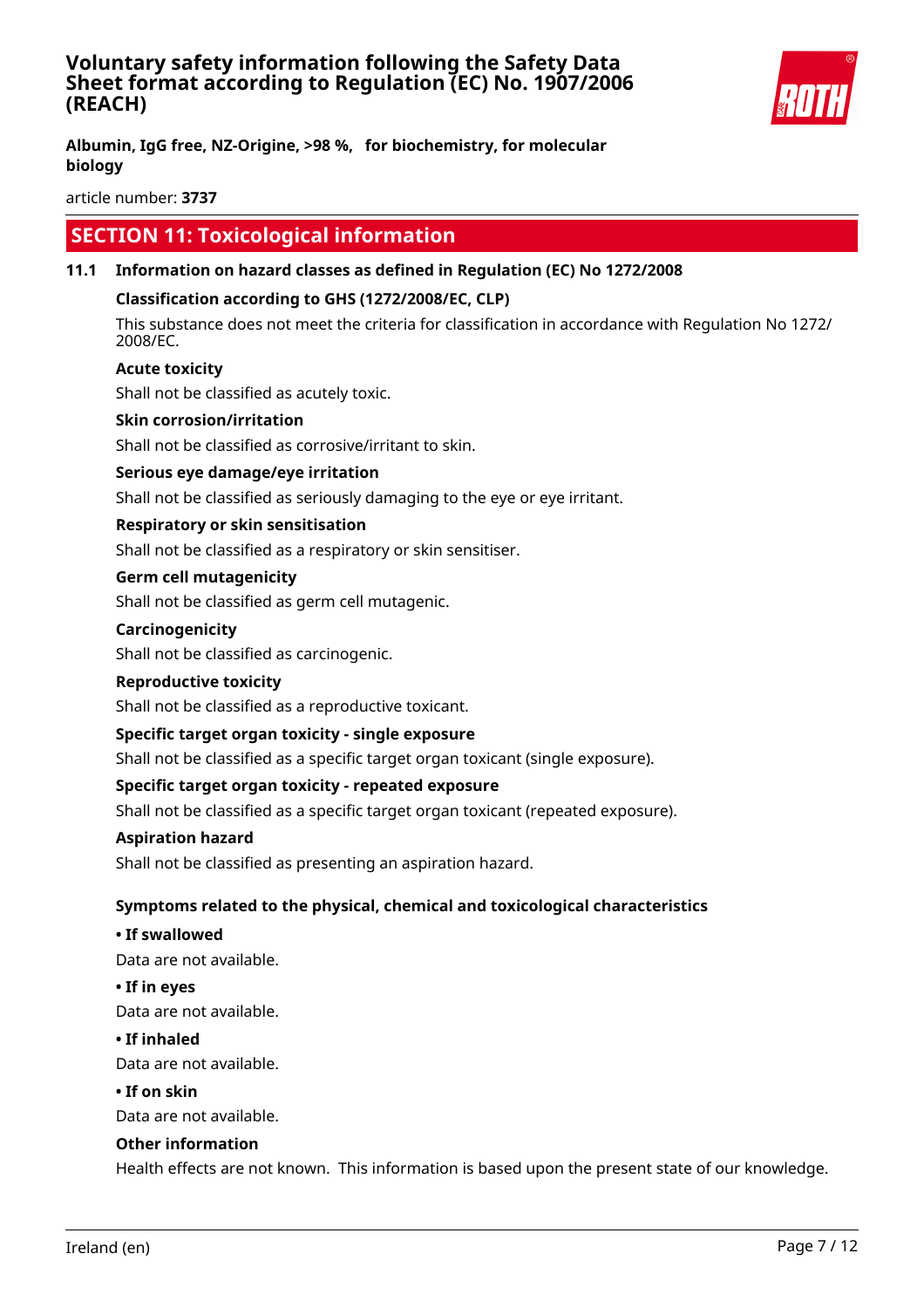

**Albumin, IgG free, NZ-Origine, >98 %, for biochemistry, for molecular biology**

article number: **3737**

# **SECTION 12: Ecological information**

## **12.1 Toxicity**

Shall not be classified as hazardous to the aquatic environment.

## **Biodegradation**

Data are not available.

- **12.2 Process of degradability** Data are not available.
- **12.3 Bioaccumulative potential** Data are not available.
- **12.4 Mobility in soil** Data are not available.
- **12.5 Results of PBT and vPvB assessment** Data are not available.
- **12.6 Endocrine disrupting properties** Not listed.
- **12.7 Other adverse effects**

Data are not available.

# **SECTION 13: Disposal considerations**

## **13.1 Waste treatment methods**



Consult the appropriate local waste disposal expert about waste disposal.

## **Sewage disposal-relevant information**

Do not empty into drains.

## **13.2 Relevant provisions relating to waste**

The allocation of waste identity numbers/waste descriptions must be carried out according to the EEC, specific to the industry and process. Waste catalogue ordinance (Germany).

#### **13.3 Remarks**

Waste shall be separated into the categories that can be handled separately by the local or national waste management facilities. Please consider the relevant national or regional provisions.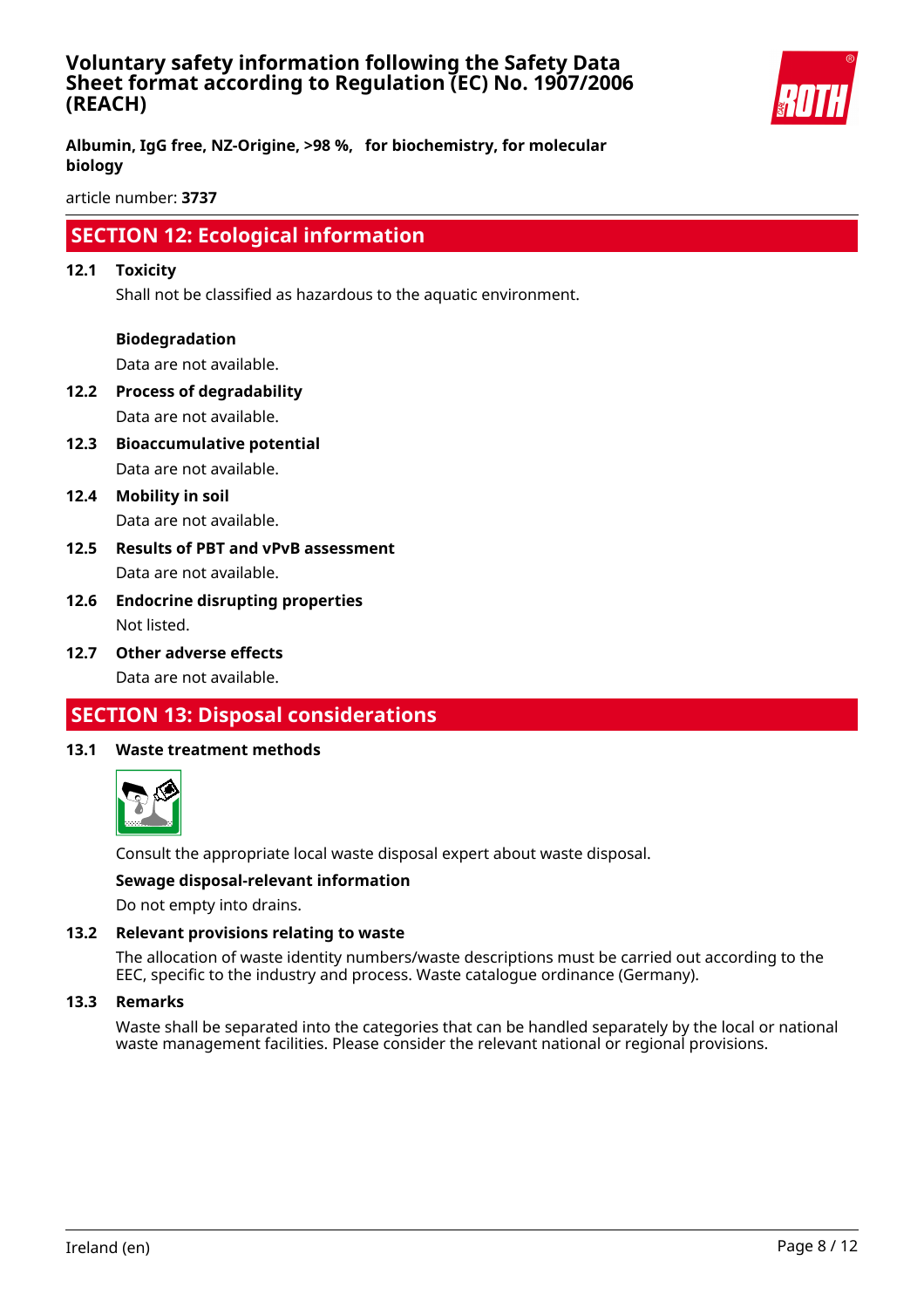

article number: **3737**

# **SECTION 14: Transport information**

- 
- **14.2 UN proper shipping name** not assigned
- **14.3 Transport hazard class(es)** none
- **14.4 Packing group not assigned**
- 

**14.1 UN number or ID number not subject to transport regulations** 

- **14.5 Environmental hazards** non-environmentally hazardous acc. to the dangerous goods regulations
- **14.6 Special precautions for user**

There is no additional information.

**14.7 Maritime transport in bulk according to IMO instruments** The cargo is not intended to be carried in bulk.

## **Information for each of the UN Model Regulations**

**Transport of dangerous goods by road, rail and inland waterway (ADR/RID/ADN) - Additional information**

not assigned

**International Maritime Dangerous Goods Code (IMDG) - Additional information** Not subject to IMDG.

**International Civil Aviation Organization (ICAO-IATA/DGR) - Additional information** Not subject to ICAO-IATA.

# **SECTION 15: Regulatory information**

**15.1 Safety, health and environmental regulations/legislation specific for the substance or mixture**

**Relevant provisions of the European Union (EU)**

**Restrictions according to REACH, Annex XVII** not listed

**List of substances subject to authorisation (REACH, Annex XIV)/SVHC - candidate list** not listed

## **Seveso Directive**

| 2012/18/EU (Seveso III) |                                       |                                                                                            |              |
|-------------------------|---------------------------------------|--------------------------------------------------------------------------------------------|--------------|
| <b>No</b>               | Dangerous substance/hazard categories | Qualifying quantity (tonnes) for the application of lower and upper-tier re-<br>quirements | <b>Notes</b> |
|                         | not assigned                          |                                                                                            |              |

## **Deco-Paint Directive (2004/42/EC)**

**VOC content**  $\begin{array}{ccc} \mid & 0 \leq 0 \end{array}$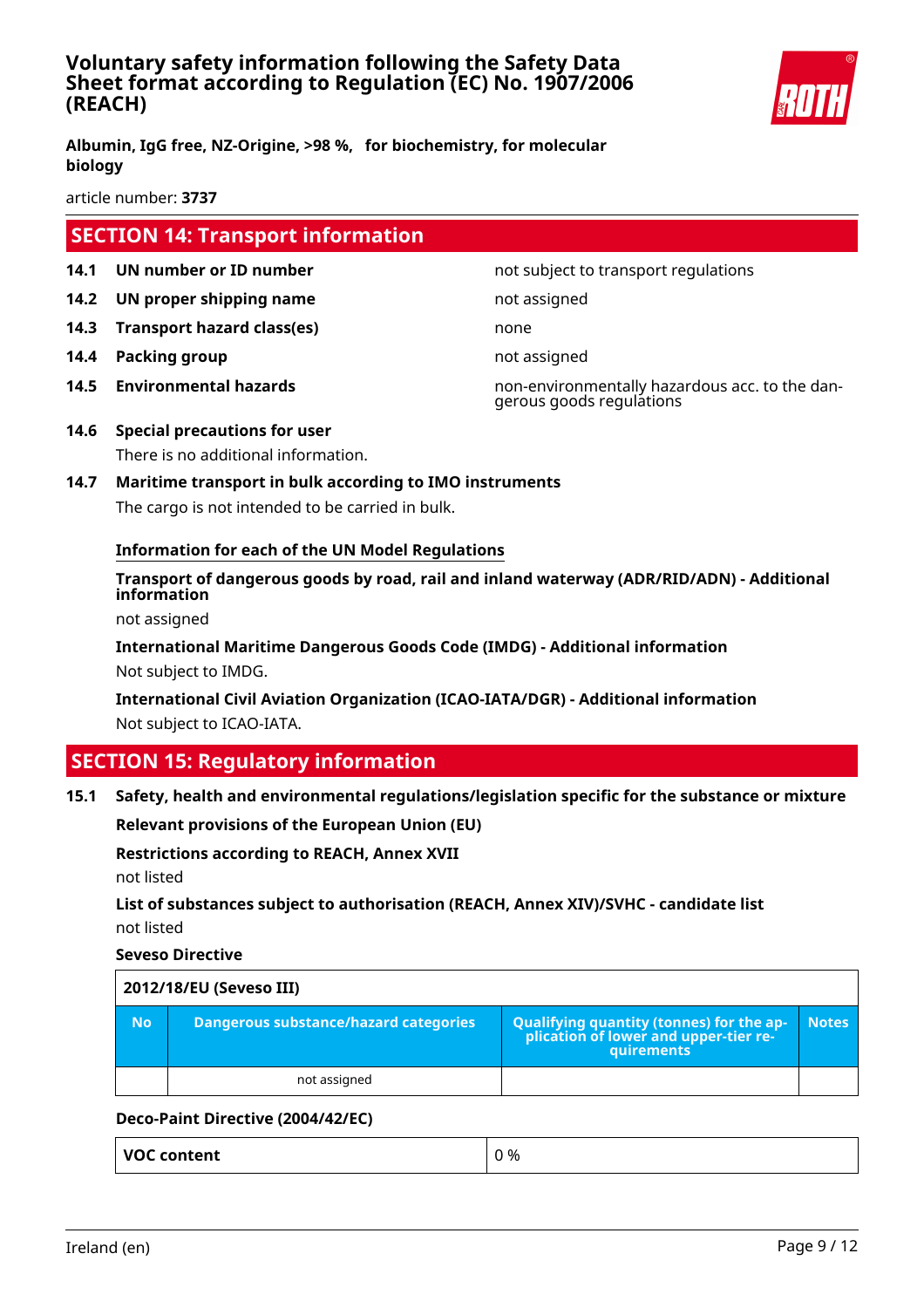

#### article number: **3737**

| Directive on industrial emissions (VOCs, 2010/75/EU) |     |  |
|------------------------------------------------------|-----|--|
| VOC content                                          | 0 % |  |

## **Directive 2011/65/EU on the restriction of the use of certain hazardous substances in electrical and electronic equipment (RoHS) - Annex II**

not listed

**Regulation 166/2006/EC concerning the establishment of a European Pollutant Release and Transfer Register (PRTR)**

not listed

**Water Framework Directive (WFD)**

not listed

**Regulation 98/2013/EU on the marketing and use of explosives precursors**

not listed

**Regulation 111/2005/EC laying down rules for the monitoring of trade between the Community and third countries in drug precursors**

not listed

**Regulation 1005/2009/EC on substances that deplete the ozone layer (ODS)**

not listed

**Regulation 649/2012/EU concerning the export and import of hazardous chemicals (PIC)**

not listed

## **National inventories**

| <b>Country</b> | <b>Inventory</b> | <b>Status</b>       |
|----------------|------------------|---------------------|
| AU             | <b>AICS</b>      | substance is listed |
| CA             | <b>DSL</b>       | substance is listed |
| <b>CN</b>      | <b>IECSC</b>     | substance is listed |
| EU             | ECSI             | substance is listed |
| KR             | KECI             | substance is listed |
| NZ             | <b>NZIOC</b>     | substance is listed |
| <b>PH</b>      | <b>PICCS</b>     | substance is listed |
| <b>TW</b>      | <b>TCSI</b>      | substance is listed |
| US.            | <b>TSCA</b>      | substance is listed |

**Legend**

| AICS  | Australian Inventory of Chemical Substances                             |
|-------|-------------------------------------------------------------------------|
| DSL   | Domestic Substances List (DSL)                                          |
| ECSI  | EC Substance Inventory (EINECS, ELINCS, NLP)                            |
| IECSC | Inventory of Existing Chemical Substances Produced or Imported in China |
| KECI  | Korea Existing Chemicals Inventory                                      |
| NZIoC | New Zealand Inventory of Chemicals                                      |
| PICCS | Philippine Inventory of Chemicals and Chemical Substances (PICCS)       |
| TCSI  | Taiwan Chemical Substance Inventory                                     |
| TSCA  | Toxic Substance Control Act                                             |
|       |                                                                         |

## **15.2 Chemical Safety Assessment**

No Chemical Safety Assessment has been carried out for this substance.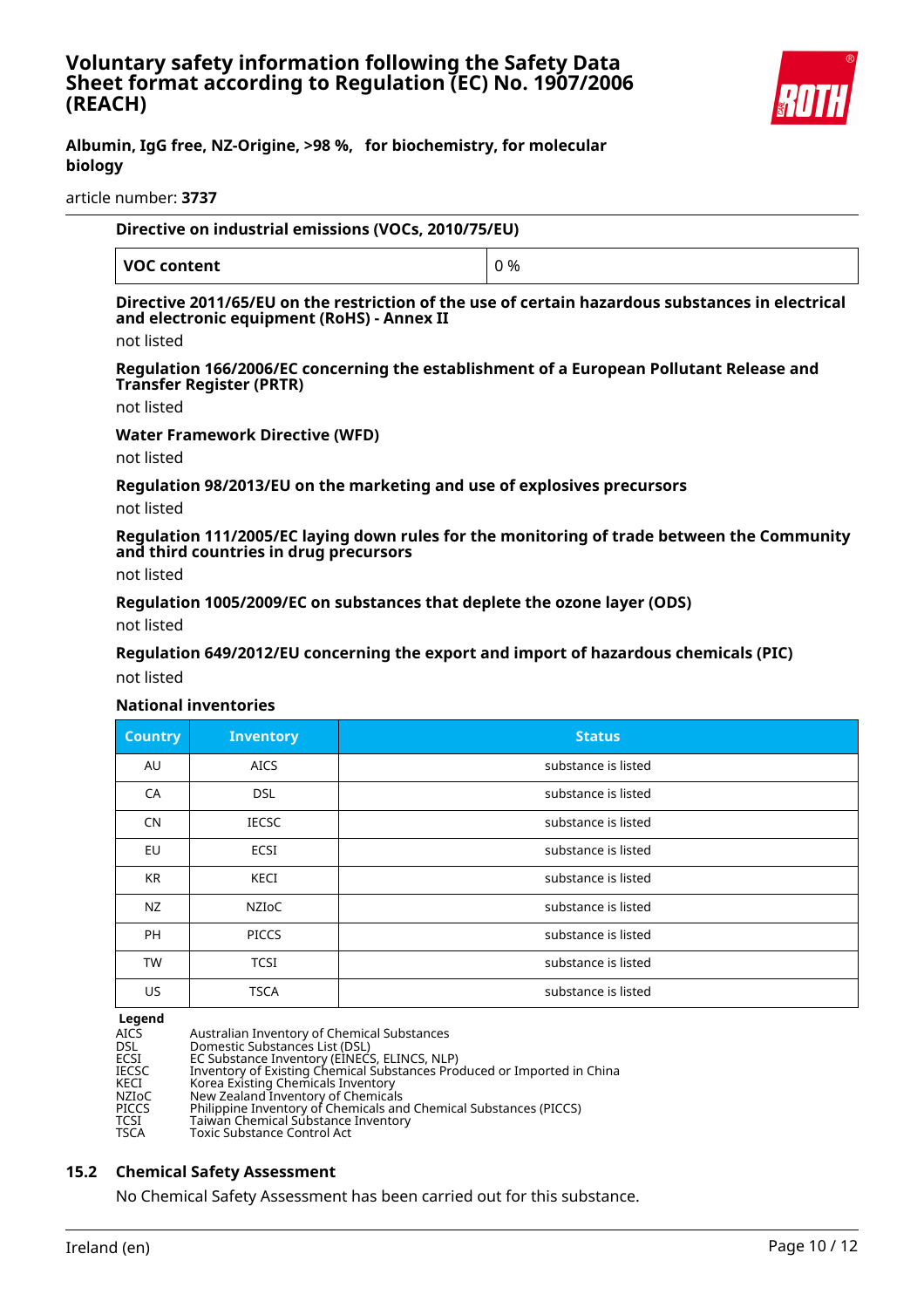

article number: **3737**

# **SECTION 16: Other information**

## **Indication of changes (revised safety data sheet)**

Alignment to regulation: Regulation (EC) No. 1907/2006 (REACH), amended by 2020/878/EU

Restructuring: section 9, section 14

## **Abbreviations and acronyms**

| Abbr.           | <b>Descriptions of used abbreviations</b>                                                                                                                                                                                       |
|-----------------|---------------------------------------------------------------------------------------------------------------------------------------------------------------------------------------------------------------------------------|
| <b>ADN</b>      | Accord européen relatif au transport international des marchandises dangereuses par voies de naviga-<br>tion intérieures (European Agreement concerning the International Carriage of Dangerous Goods by In-<br>land Waterways) |
| <b>ADR</b>      | Accord européen relatif au transport international des marchandises dangereuses par route (European<br>Agreement concerning the International Carriage of Dangerous Goods by Road)                                              |
| CAS             | Chemical Abstracts Service (service that maintains the most comprehensive list of chemical substances)                                                                                                                          |
| <b>CLP</b>      | Regulation (EC) No 1272/2008 on classification, labelling and packaging of substances and mixtures                                                                                                                              |
| <b>DGR</b>      | Dangerous Goods Regulations (see IATA/DGR)                                                                                                                                                                                      |
| EC No           | The EC Inventory (EINECS, ELINCS and the NLP-list) is the source for the seven-digit EC number, an identi-<br>fier of substances commercially available within the EU (European Union)                                          |
| <b>EINECS</b>   | European Inventory of Existing Commercial Chemical Substances                                                                                                                                                                   |
| <b>ELINCS</b>   | European List of Notified Chemical Substances                                                                                                                                                                                   |
| <b>GHS</b>      | "Globally Harmonized System of Classification and Labelling of Chemicals" developed by the United Na-<br>tions                                                                                                                  |
| <b>IATA</b>     | <b>International Air Transport Association</b>                                                                                                                                                                                  |
| <b>IATA/DGR</b> | Dangerous Goods Regulations (DGR) for the air transport (IATA)                                                                                                                                                                  |
| <b>ICAO</b>     | International Civil Aviation Organization                                                                                                                                                                                       |
| <b>IMDG</b>     | International Maritime Dangerous Goods Code                                                                                                                                                                                     |
| <b>NLP</b>      | No-Longer Polymer                                                                                                                                                                                                               |
| PBT             | Persistent, Bioaccumulative and Toxic                                                                                                                                                                                           |
| <b>REACH</b>    | Registration, Evaluation, Authorisation and Restriction of Chemicals                                                                                                                                                            |
| <b>RID</b>      | Règlement concernant le transport International ferroviaire des marchandises Dangereuses (Regula-<br>tions concerning the International carriage of Dangerous goods by Rail)                                                    |
| <b>SVHC</b>     | Substance of Very High Concern                                                                                                                                                                                                  |
| VOC             | Volatile Organic Compounds                                                                                                                                                                                                      |
| vPvB            | Very Persistent and very Bioaccumulative                                                                                                                                                                                        |

## **Key literature references and sources for data**

Regulation (EC) No 1272/2008 on classification, labelling and packaging of substances and mixtures. Regulation (EC) No. 1907/2006 (REACH), amended by 2020/878/EU.

Transport of dangerous goods by road, rail and inland waterway (ADR/RID/ADN). International Maritime Dangerous Goods Code (IMDG). Dangerous Goods Regulations (DGR) for the air transport (IATA).